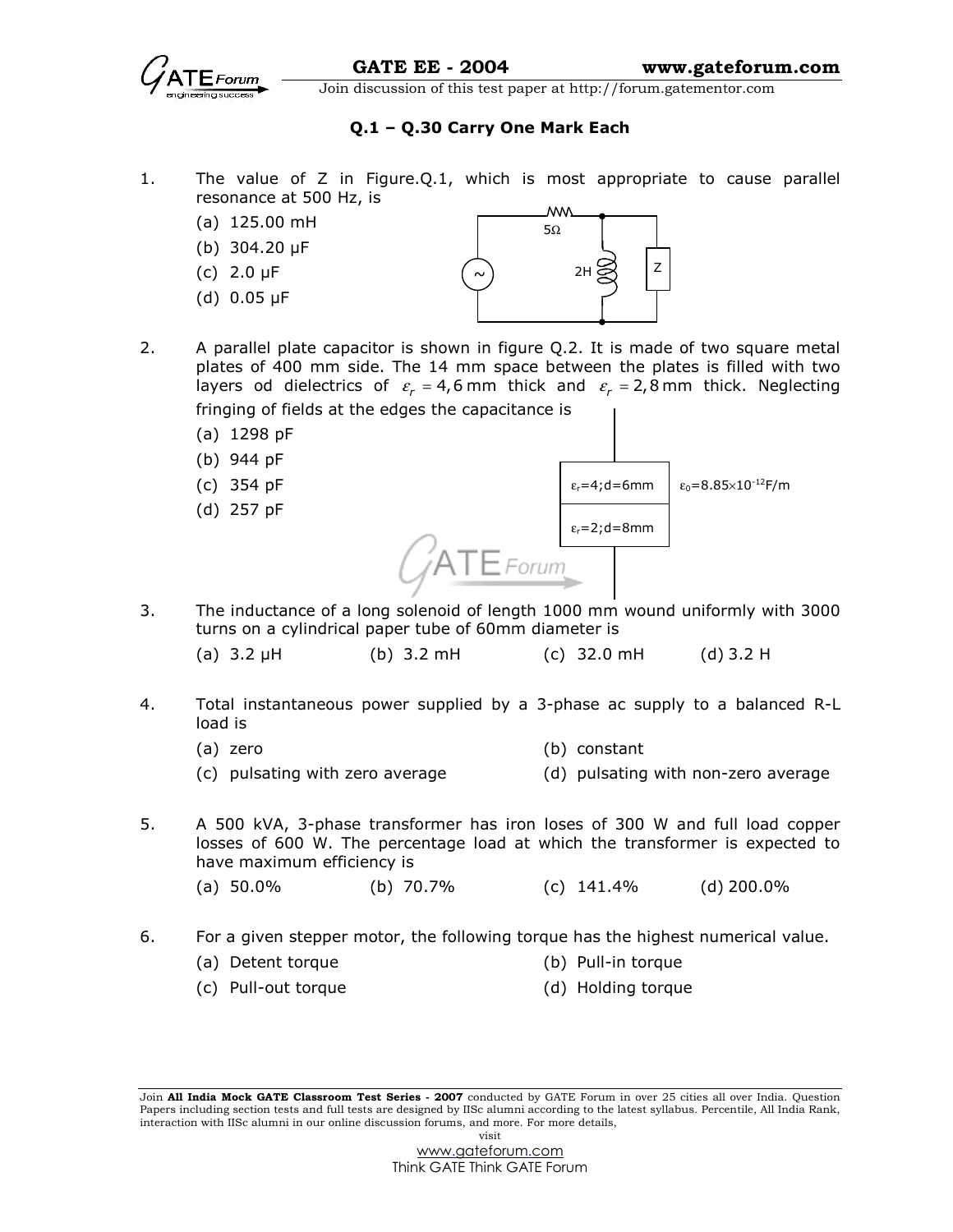$\epsilon$ **S** 

- 7. The following motor definitely has a permanent magnet rotor
	- (a) DC commutator motor (b) Brushless dc motor
		-
	- (c) Stepper motor (d) Reluctance motor
		-
- 8. The type of single-phase induction motor having the highest power factor at full load is
	- (a) shaded pole type (b) split-phase type
	- (c) capacitor-start type (d) capacitor-run type
- 9. The direction of rotation of a 3-phase induction motor is clockwise when it is supplied with 3-phase sinusoidal voltage having phase sequence A-B-C. For counter clockwise rotation of the motor, the phase sequence of the power supply should be
	- (a) B-C-A (b) C-A-B
	- (c) A-C-B (d) B-C-A or C-A-B
- 10. For a linear electromagnetic circuit, the following statement is true.
	- (a) Field energy is equal to the co-energy
	- (b) Field energy is greater than the co-energy
	- (c) Field energy is lesser than the co-energy
	- (d) Co-energy is zero

11. The rated voltage of a 3-phase power system is given as

- (a) rms phase voltage (b) peak phase voltage
- 
- (c) rms line to line voltage (d) peak line to line voltage
- 
- 12. The phase sequence of the 3-phase system shown in Figure is



- 13. In thermal power plants, the pressure in the working fluid cycle is developed by
	- (a) condenser (b) super heater
	- (c) feed water pump (d) turbine

Join All India Mock GATE Classroom Test Series - 2007 conducted by GATE Forum in over 25 cities all over India. Question Papers including section tests and full tests are designed by IISc alumni according to the latest syllabus. Percentile, All India Rank, interaction with IISc alumni in our online discussion forums, and more. For more details, visit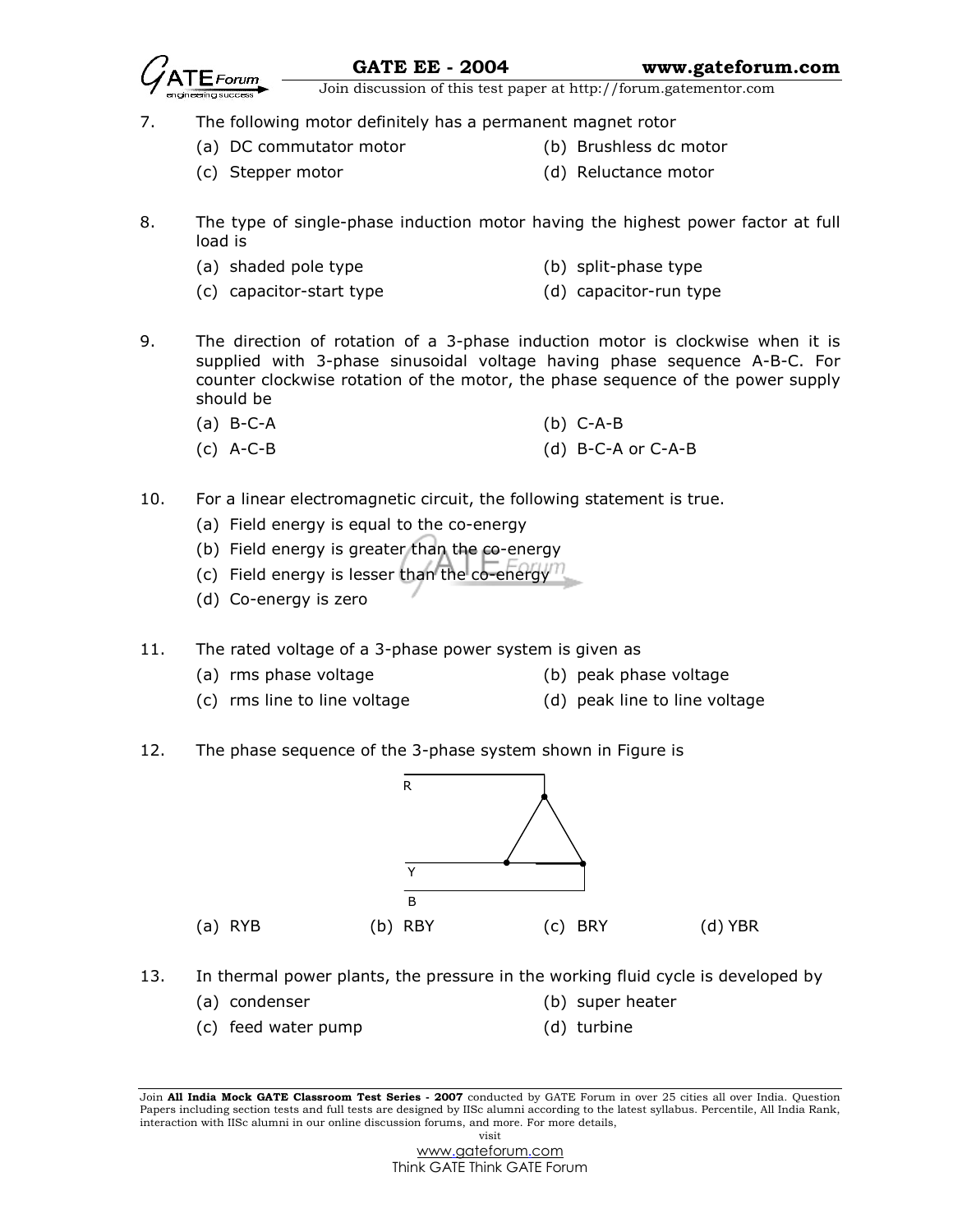

GATE EE - 2004 www.gateforum.com

 $\frac{1}{\sqrt{1-\frac{1}{n}}}\sqrt{\frac{1}{n}}$  Join discussion of this test paper at http://forum.gatementor.com

- 14. For harnessing low variable water heads, the suitable hydraulic turbine with high percentage of reaction and runner adjustable vanes is
	- (a) Kaplan (b) Francis (c) Pelton (d) Impeller
- 15. The transmission line distance protection relay having the property of being inherently directional is
	- (a) impedance relay (b) MHO relay
- - (c) OHM relay (d) reactance relay
- 
- 16. The current through the Zener diode in figure is



17. Two perfectly matched silicon transistors are connected as shown in figure. The value of the current I is

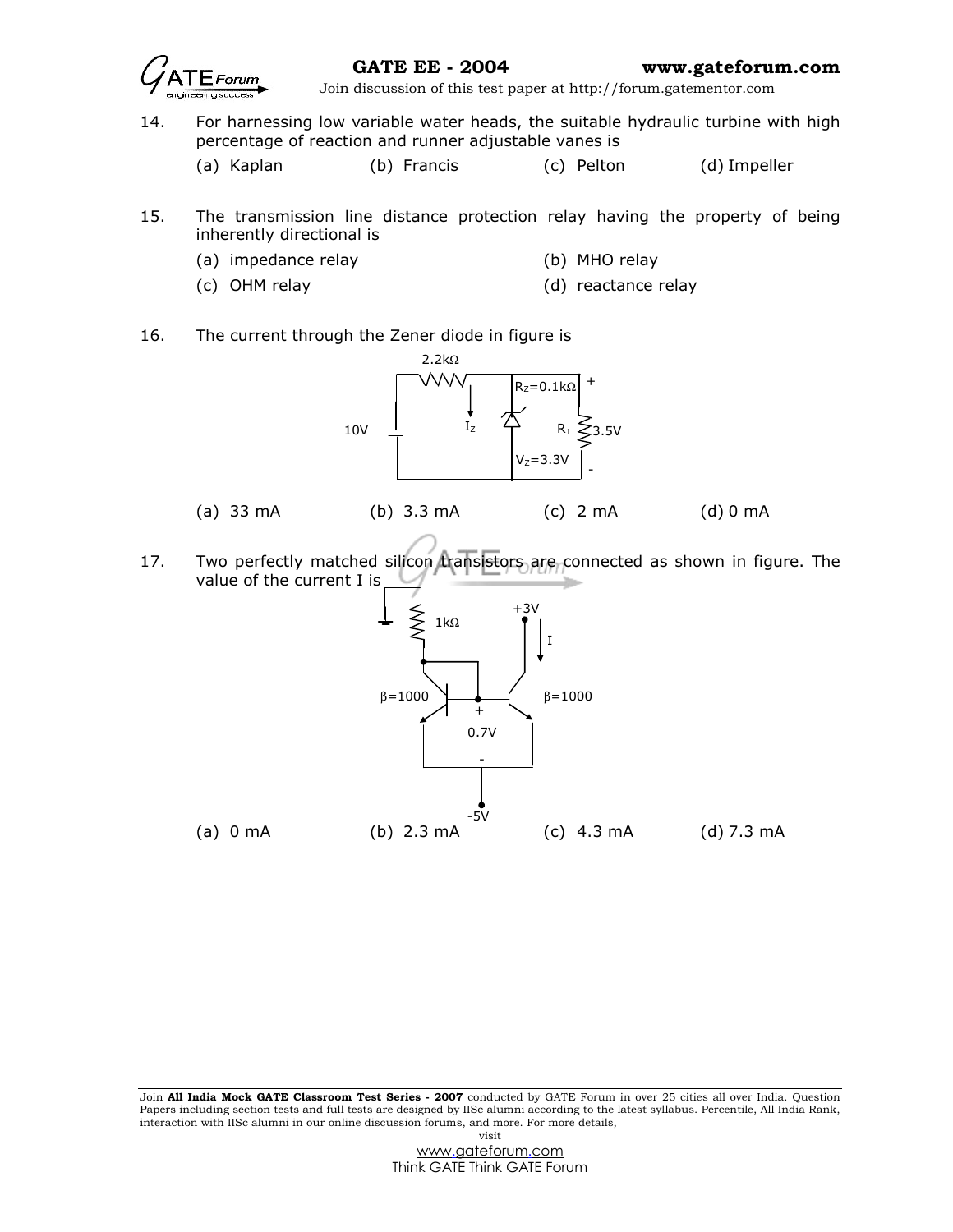

18. The feedback used in the circuit shown in figure can be classified as



- (a) shunt-series feedback (b) shunt-shunt feedback
	-
- 
- (c) series-shunt feedback (d) series-series feedback
- 19. The digital circuit using two inverters shown in figure will act as
	- (a) a bistable multi-vibrator
	- (b) an astable mutli-vibrator
	- (c) a monostable multi-vibrator
	- (d) an oscillator



- 20. The voltage comparator shown in figure can be used in the analog-to-digital conversion as
	- (a) a 1-bit quantizer
	- (b) a 2-bit quantizer
	- (c) a 4-bit quantizer
	- (d) a 8-bit quantizer



- 21. The Nyquist plot of loop transfer function G(s) H(s) of a closed loop control system passes through the point  $(-1, j0)$  in the  $G(s)$  H(s) plane. The phase margin of the system is
- (a) 0° (b) 45° (c) 90° (d) 180°
- 22. Consider the function  $F(s) = \frac{5}{s(s^2 + 3s + 2)}$ 3s + 2)  $F(s)$  $s$  (s<sup>2</sup> + 3s -=  $+3s+$ , where F(s) is the Laplace transform

of the function f(t). the initial value of f(t) is equal to

(a) 5 (b)  $\frac{5}{2}$  (c)  $\frac{5}{3}$ (d) 0

Join All India Mock GATE Classroom Test Series - 2007 conducted by GATE Forum in over 25 cities all over India. Question Papers including section tests and full tests are designed by IISc alumni according to the latest syllabus. Percentile, All India Rank, interaction with IISc alumni in our online discussion forums, and more. For more details, visit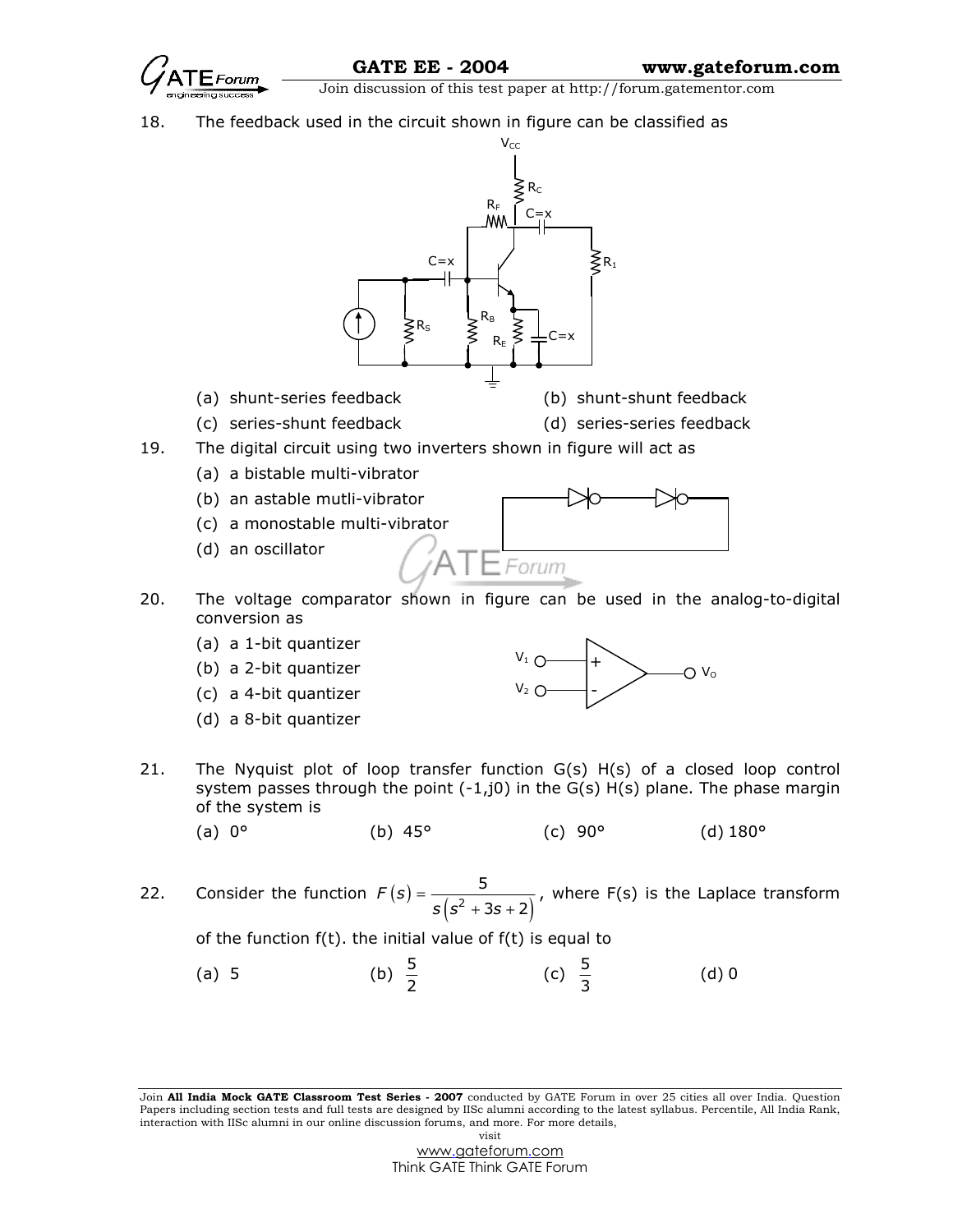

- 23. For a tachometer if  $\theta(t)$  is the rotor displacement is radians,  $e(t)$  is the output voltage and  $K_t$  is the tachometer constant in V/rad/sec, then the transfer function,  $\frac{E(s)}{s(s)}$  $(s)$  $E(s)$  $\frac{1}{\Theta(s)}$  will be
- (a)  $K_t s^2$  (b)  $\frac{K_t}{s}$ (c)  $K_t s$  (d)  $K_t$
- 24. A dc potentiometer is designed to measure up to about 2V with a slide wire of 300 mm. A standard cell of emf 1.18 V obtains balance at 600 mm. A test cell is seen to obtain balance at 680 mm. The emf of the test cell is
	- (a) 1.00 V (b)  $1.34 \text{ V}$  (c)  $1.50 \text{ V}$  (d)  $1.70 \text{ V}$
- 25. The circuit in figure is used to measure the power consumed by the load. The current coil and the voltage coil of the wattmeter have 0.02Ω and 1000Ω resistances respectively. The measured power compared to the load power will be
	- (a) 0.4% less
	- (b) 0.2% less
	- (c) 0.2% more
	- (d) 0.4% more



- 26. A galvanometer with a full-scale current of 10mA has a resistance of 1000Ω. The multiplying power (the ratio of measured current to galvanometer current) of a  $100Ω$  shunt with this galvanometer is
- (a) 110 (b) 100 (c) 11 (d) 10
- 27. A bipolar junction transistor (BJT) is used as a power control switch by biasing it in the cut-off region (OFF state) or in the saturation region (ON state). In the ON state, for the BJT
	- (a) both the base-emitter and base-collector junctions are reverse biased
	- (b) the base-emitter junctions is reverse biased, and the base-collector junction is forward biased
	- (c) the base-emitter junction is forward biased, and the base-collector junction is reverse biased
	- (d) both the base-emitter and base-collector junctions are forward biased
- 28. The circuit in figure shows a full-wave rectifier. The input voltage is 230V (rms) single-phase ac. The peak reverse voltage across the diodes D1 and D2 is



Join All India Mock GATE Classroom Test Series - 2007 conducted by GATE Forum in over 25 cities all over India. Question Papers including section tests and full tests are designed by IISc alumni according to the latest syllabus. Percentile, All India Rank, interaction with IISc alumni in our online discussion forums, and more. For more details, visit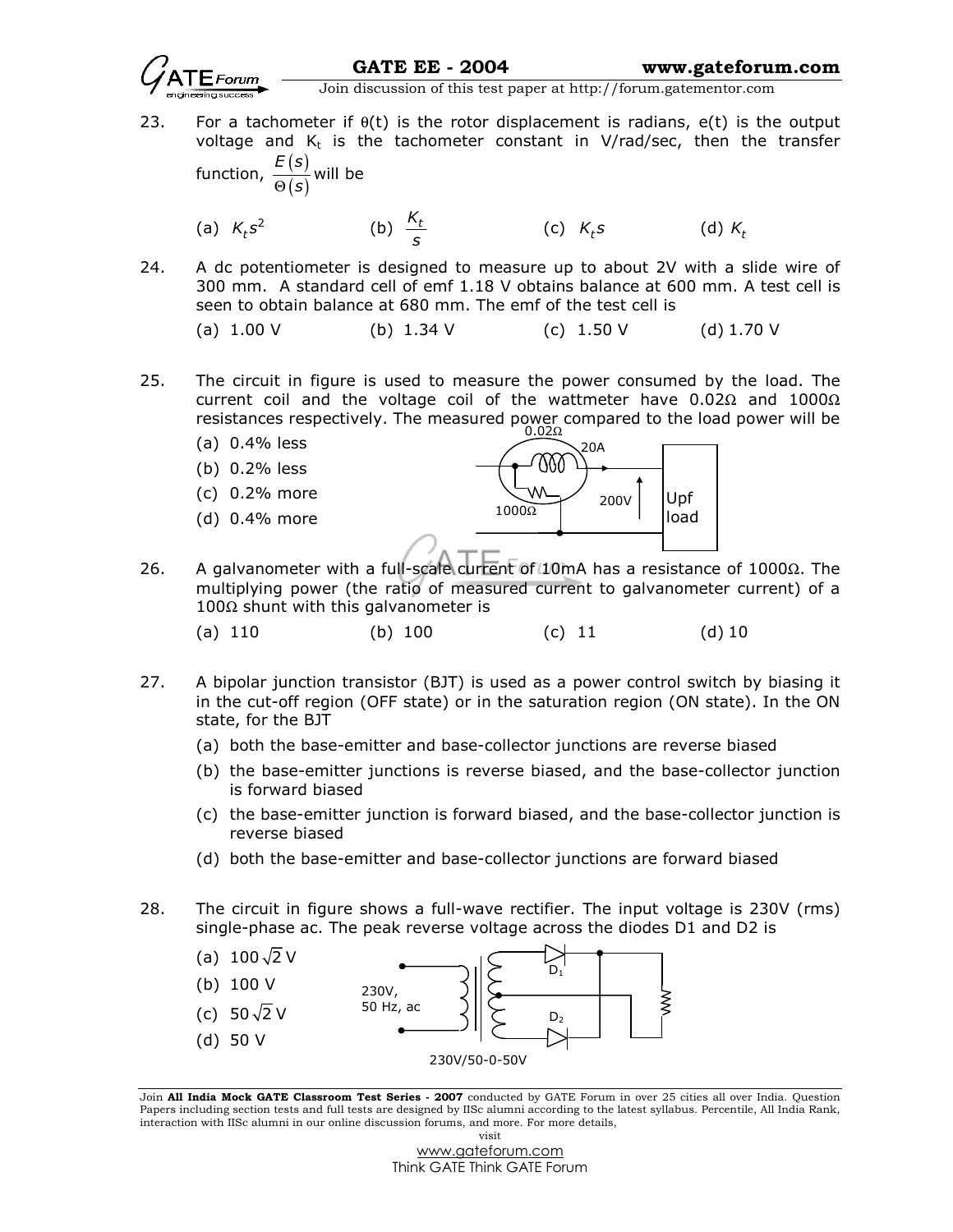

- 29. The triggering circuit of a thyristor is shown in figure. The thyristor requires a gate current of 10 mA, for guaranteed turn-on. The value of R required for the thyristor to turn on reliably under all conditions of Vb variation is
	- (a)  $10000Ω$
	- (b) 1600Ω
	- (c) 1200Ω
	- (d) 800Ω



30. The circuit in figure shows a 3-phase half-wave rectifier. The source is a symmetrical, 3-phase four-wire system. The line-to-line voltage of the source is 100 V. The supply frequency is 400 Hz. The ripple frequency at the output is



Question No.31 to 90 Carry 2 Marks Each.

31. The rms value of the periodic waveform given in figure is



P 2A 32. In figure, the value of the source voltage is W۷ w (a) 12 V  $10\Omega$  6 $\Omega$  (b) 24 V  $+$  $\overline{\phantom{0}}$  $1A(\uparrow)$   $\searrow$   $\epsilon$   $($   $\uparrow)$  E 6Ω - (c) 30 V (d) 44 V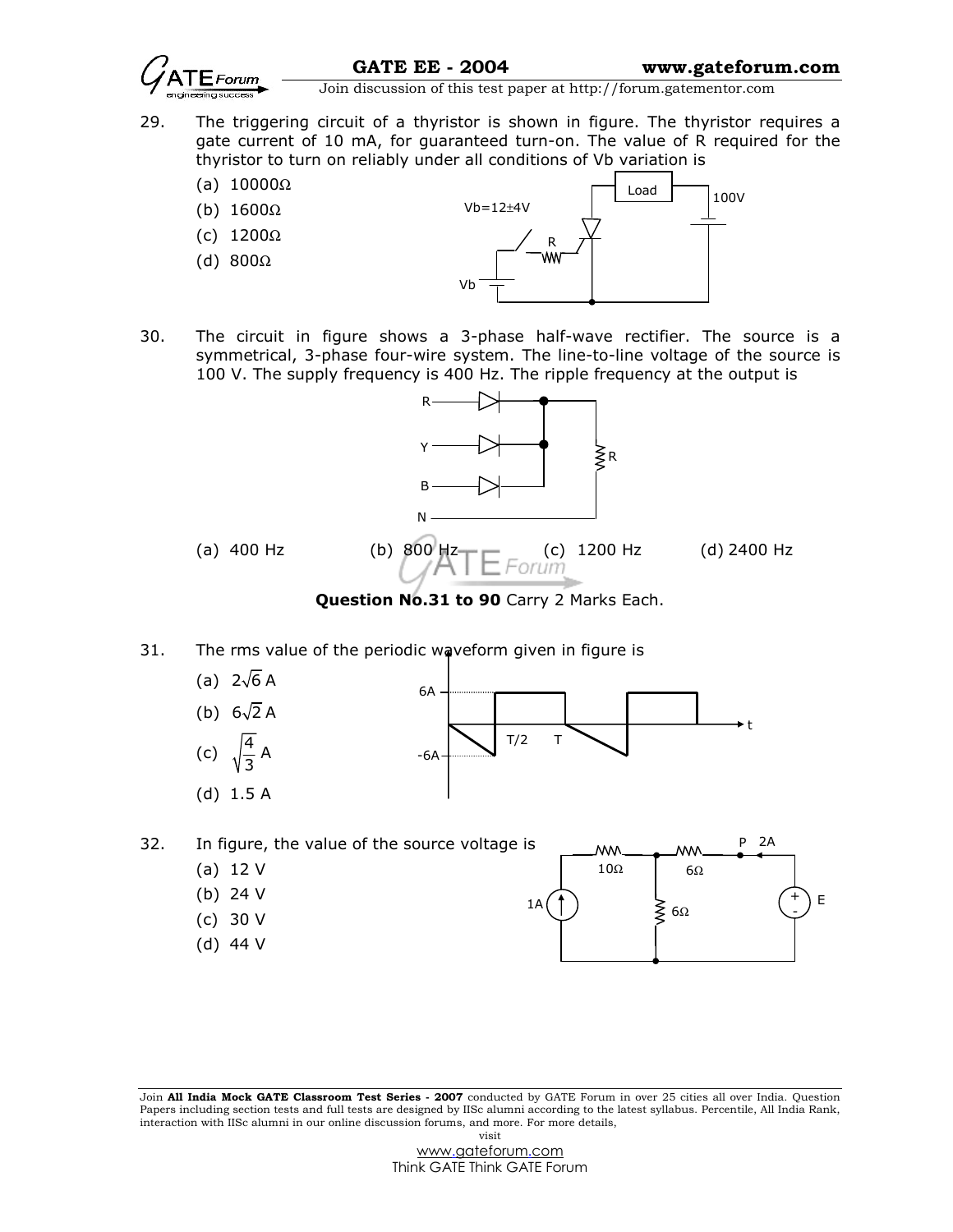

33. In figure, Ra, Rb and Rc are 20 $\Omega$ , 10 $\Omega$  and 10 $\Omega$  respectively. The resistance R1, R2 and R3 in Ω of an equivalent star-connection are



- 34. In figure, the admittance values of the elements in Siemens are  $Y_R = 0.5 + j0. Y_1 = 0 - j1.5. Y_C = 0 + j0.3$  respectively. The value of I as a phasor when the voltage E across the elements is  $10|0^{\circ}$ V is
	- $(a)$  1.5 + j0.5
	- (b)  $5 j18$
	- (c) 0.5+j1.8
	- (d) 5 j12



- 35. In figure, the value of resistance R in  $\Omega$  is
	- (a) 10 (b) 20
	- (c) 30 (d) 40



36. In figure, the capacitor initially has a charge of 10 Coulomb. The current in the circuit one second after the switch S is closed will be



37. The rms value of the resultant current in a wire which carries a dc current of 10 A and a sinusoidal alternating current of peak value 20 A is

(a) 14.1 A (b) 17.3 A (c) 22.4 A (d) 30.0 A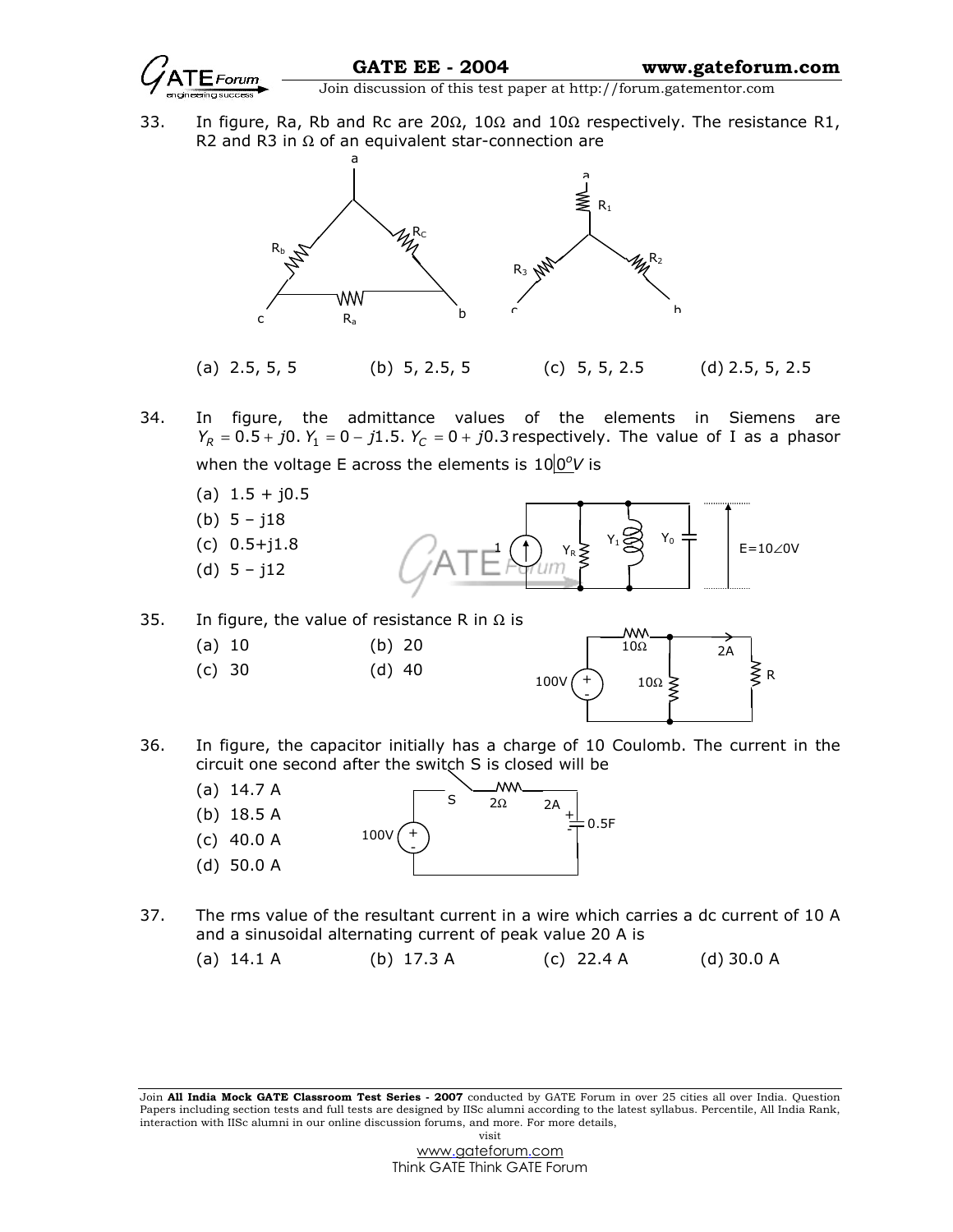

- 38. The Z matrix of a 2-port network as given by  $\begin{bmatrix} 0.9 & 0.2 \end{bmatrix}$  $\begin{bmatrix} 0.2 & 0.6 \end{bmatrix}$ The element  $Y_{22}$  of the corresponding Y matrix of the same network is given by (a) 1.2 (b) 0.4 (c) -0.4 (d) 1.8 39. The synchronous speed for the seventh space harmonic mmf wave of a 3-phase, 8 pole, 50 Hz induction machine is (a) 107.14 rpm in forward direction (b) 107.14 rpm in reverse direction (c) 5250 rpm in forward direction (d) 5250 rpm in reverse direction 40. A rotating electrical machine having its self-inductances of both the stator and the rotor windings, independent of the rotor position will be definitely not develop (a) starting torque (b) synchronizing torque
	- (c) hysteresis torque (d) reluctance torque
- 41. The armature resistance of a permanent magnet dc motr is  $0.8\Omega$ . At no load, the motor draws 1.5 A from a supply voltage of 25 V and runs at 1500 rpm. The efficiency of the motor while it is operating on load at 1500 rpm drawing a current of 3.5 A form the same source will be
	- (a) 48.0% (b) 57.1% (c) 59.2% (d) 88.8%
- 42. A 50 kVA, 3300/230V single-phase transformers is connected as an autotransformer shown in figure. The nominal rating of the autotransformer will be



- 43. The resistance and reactance of a 100 kVA 110001400V,  $\triangle$  -Y distribution transformer are 0.02 and 0.07 pu respectively. The phase impedance of the transformer referred to the primary is
	- (a)  $(0.02 + j0.07)$ Ω (b)  $(0.55 + j1.925)$ Ω
	- (c)  $(15.125 + j52.94)$ Ω (d)  $(72.6 + j254.1)$ Ω
- 
- 44. A single-phase, 230 V, 50 Hz, 4 pole, capacitor-start induction motor has the following stand still impedances

Main winding  $Z_m = 6.0 + j4.0\Omega$ 

Auxiliary winding  $Z_a = 8.0 + j6.0\Omega$ 

Join All India Mock GATE Classroom Test Series - 2007 conducted by GATE Forum in over 25 cities all over India. Question Papers including section tests and full tests are designed by IISc alumni according to the latest syllabus. Percentile, All India Rank, interaction with IISc alumni in our online discussion forums, and more. For more details, visit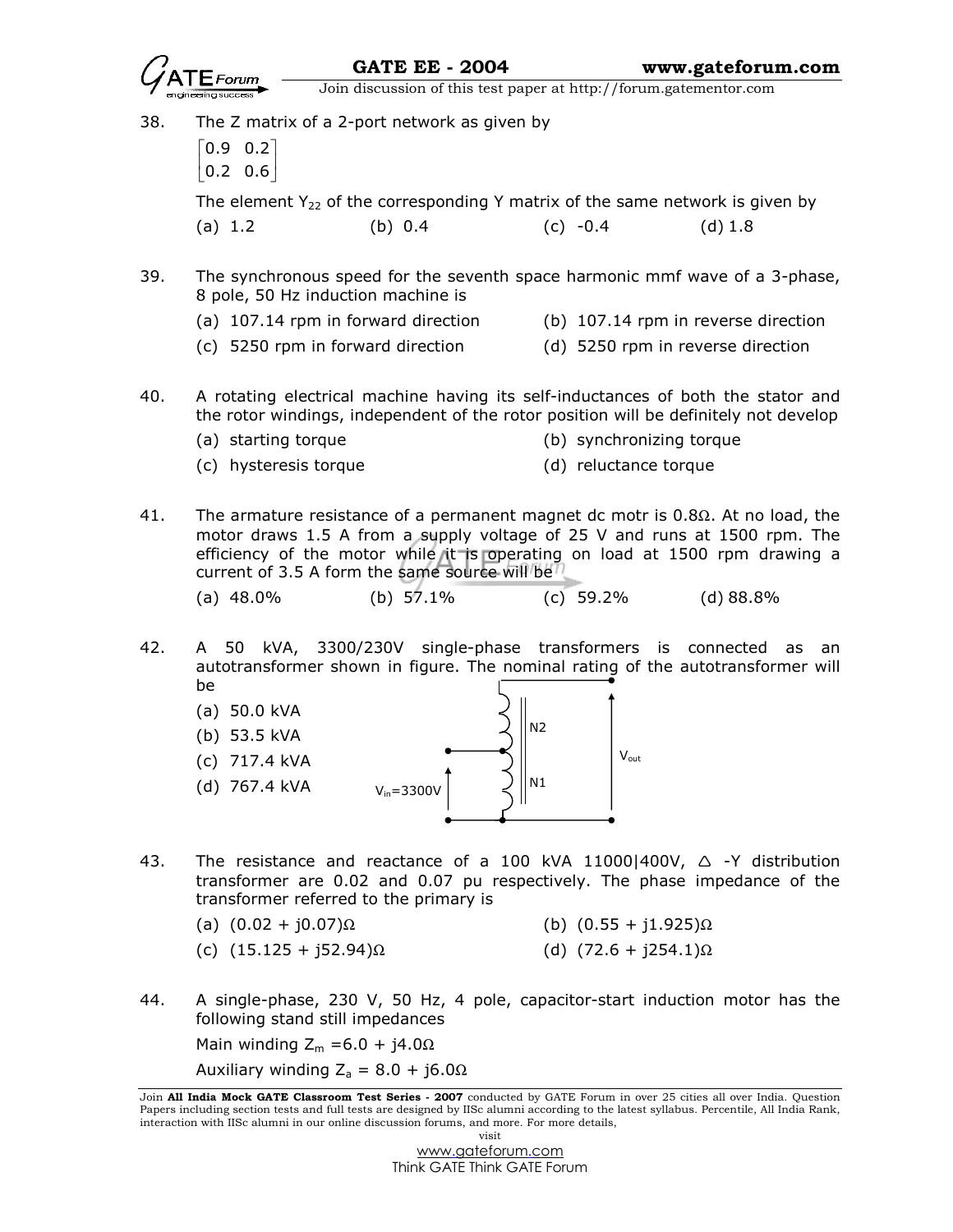|                                                                   |                                                                                                                                                                                                                                                                                                                                                                                                                                                                         | <b>GATE EE - 2004</b>     |               | www.gateforum.com    |
|-------------------------------------------------------------------|-------------------------------------------------------------------------------------------------------------------------------------------------------------------------------------------------------------------------------------------------------------------------------------------------------------------------------------------------------------------------------------------------------------------------------------------------------------------------|---------------------------|---------------|----------------------|
| Join discussion of this test paper at http://forum.gatementor.com |                                                                                                                                                                                                                                                                                                                                                                                                                                                                         |                           |               |                      |
|                                                                   | The value of the starting capacitor required to produce 90° phase difference<br>between the currents in the main and auxiliary windings will be                                                                                                                                                                                                                                                                                                                         |                           |               |                      |
|                                                                   | (a) $176.84 \,\mathrm{pF}$                                                                                                                                                                                                                                                                                                                                                                                                                                              | (b) $187.24 \mu F$        | (c) 265.26 µF | (d) $280.86 \,\mu F$ |
| 45.                                                               | Two 3-phase, Y-connected alternators are to be paralleled to a set of common<br>bus bars. The armature has a per phase synchronous reactance of 1.7 $\Omega$ and<br>negligible armature resistance. The line voltage of the first machines is adjusted<br>to 3300 V and that of the second machine is adjusted to 3200 V. the machine<br>voltages are in phase at the instant they are paralleled. Under this condition, the<br>synchronizing current per phase will be |                           |               |                      |
|                                                                   | $(a)$ 16.98 A                                                                                                                                                                                                                                                                                                                                                                                                                                                           | (b) $29.41 A$             | $(c)$ 33.96 A | $(d)$ 58.82 A        |
| 46.                                                               | A 400V, 15 kW, 4 pole, 50 Hz, Y-connected induction motor has full load slip of<br>4%. The output torque of the machine at full load is                                                                                                                                                                                                                                                                                                                                 |                           |               |                      |
|                                                                   | $(a)$ 1.66 Nm                                                                                                                                                                                                                                                                                                                                                                                                                                                           | (b) 95.50 Nm (c) 99.47 Nm |               | (d) 624.73 Nm        |
| 47.                                                               | For a 1.8°, 2-phase bipolar stepper motor, the stepping rate is 100 steps/second.<br>The rotational speed of the motor in rpm is                                                                                                                                                                                                                                                                                                                                        |                           |               |                      |
|                                                                   | (a) 15                                                                                                                                                                                                                                                                                                                                                                                                                                                                  | $(b)$ 30                  | (c) 60        | $(d)$ 90             |
| 48.                                                               | A 8 pole, DC generator has a simplex wave-wound armature containing 32 coils<br>of 6 turns each. Its flux per pole is 0.06 Wb. The machine is running at 250 rpm.<br>The induced armature voltage is                                                                                                                                                                                                                                                                    |                           |               |                      |
|                                                                   | $(a)$ 96V                                                                                                                                                                                                                                                                                                                                                                                                                                                               | (b) 192V                  | (c) 384V      | $(d)$ 768V           |
| 49.                                                               | A 400V, 50 kVA, 0.8 pf leading $\triangle$ -connected, 50 Hz synchronous machine has a<br>synchronous reactance of $2\Omega$ and negligible armature resistance. The friction and<br>windage losses are 2kW and the core loss is 0.8 kW. The shaft is supplying 9kW<br>load at a power factor of 0.8 leading. The line current drawn is<br>(a) $12.29 A$<br>(b) $16.24 A$<br>(c) $21.29 A$<br>$(d)$ 36.88 A                                                             |                           |               |                      |
|                                                                   |                                                                                                                                                                                                                                                                                                                                                                                                                                                                         |                           |               |                      |

50. A 500 MW 3-phase Y-connected synchronous generator has a rated voltage of 21.5 kV at 0.85 pf. The line current when operating at full load rated conditions will be

(a) 13.43 kA (b) 15.79 kA (c) 23.25 kA (d) 27.36 kA

51. A 800 kV transmission line is having per phase line inductance of 1.1 mH/km and per phase line capacitance of 11.68 nF/km. Ignoring the length of the line, its ideal power transfer capability in MW is

(a) 1204 MW (b) 1504 MW (c) 2085 MW (d) 2606 MW

Join All India Mock GATE Classroom Test Series - 2007 conducted by GATE Forum in over 25 cities all over India. Question Papers including section tests and full tests are designed by IISc alumni according to the latest syllabus. Percentile, All India Rank, interaction with IISc alumni in our online discussion forums, and more. For more details, visit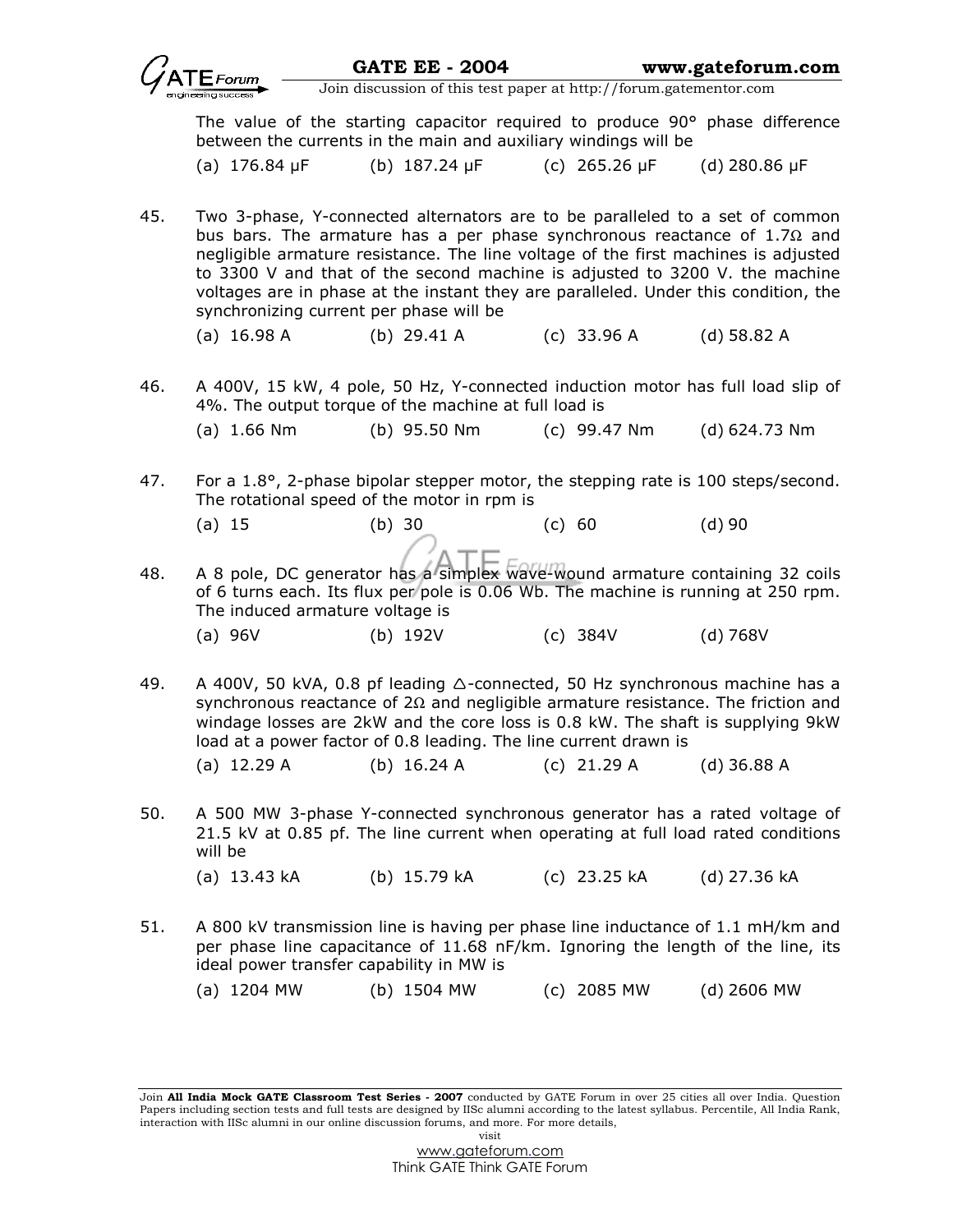

52. A 110 kV, single core coaxial, XLPE insulated power cable delivering power at 50 Hz, has a capacitance of 125 nF/km. If the dielectric loss tangent of XLPE is  $2 \times 10^{-4}$ , the dielectric power loss in this cable in W/km is

(a) 5.0 (b) 31.7 (c) 37.8 (d) 189.0

53. A lightning stroke discharges impulse current of 10 kA (peak) on a 400 kV transmission line having surge impedance of 250 Ω. The magnitude of transient over-voltage traveling waves in either direction assuming equal distribution form the point of lightning strike will be

(a) 1250kV (b) 1650 kV (c) 2500 kV (d) 2900kV

54. The generalized circuit constants of a 3-phase, 220 kV rated voltage, medium length transmission line are

 $A = D = 0.936 + j0.016 = 0.936 |0.98^{\circ}$ 

B = 33.5 +j138=142.0 76.4 $\Omega$ 

C=( $-5.18 + j914$ )× $10^{-6}$ Ω

 If the load at the receiving end is 50 MW at 220 kV with a power factor of 0.9 lagging, the magnitude of line to lien sending end voltage should be

- (a) 133.23 kV (b) 220.00 KV  $\equiv$   $\equiv$   $\equiv$   $\sim$  (c) 230.78 kV (d) 246.30 kV
- 55. A new generator having  $E_g = 1.4 \frac{30^{\circ}}{1.4}$  pu [equivalent to  $(1.212 + j0.70)$  pu] and synchronous reactance ' $X_s'$  of 1.0 pu on the system base, is to be connected to a bus having voltage  $V_t$  in the existing power system. This existing power system can be represented by Thevenin's voltage  $E_{th} = 0.9 \cdot 0^{\circ}$  pu in series with Thevenin's impedance  $Z_{th} = 0.25 \times 90^{\circ}$  pu. The magnitude of the bus voltage V<sub>t</sub> of the system in pu will be
	- (a) 0.990 (b) 0.973 (c) 0.963 (d) 0.900
- 56. A 3-phase generator rated at 110MVA, 11 kV is connected through circuit breakers to a transformer. The generator is having direct axis sub-transient reactance  $X''_d$  = 19%, transient reactance  $X'_d$  = 26% and synchronous reactance =130%. The generator is operating at no load and rated voltage when a threephase short circuit fault occurs between the breakers and the transformer. The magnitude of initial symmetrical rims current in the breakers will be

(a) 4.44 kA (b) 22.20 kA (c) 30.39 kA (d) 38.45 kA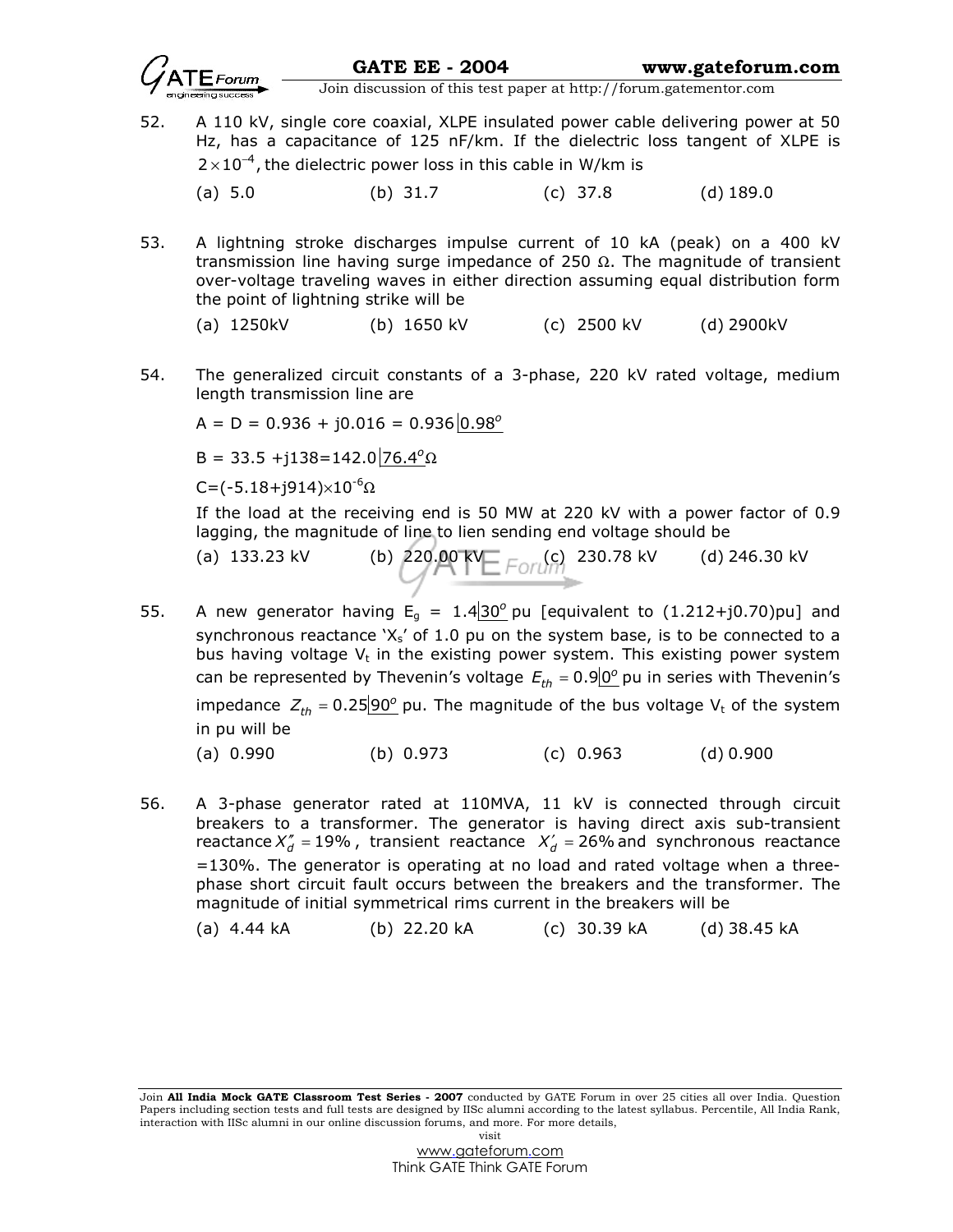

- 57. A 3-phase transmission line supplies -connected load Z. The conductor 'c' of the line develops an open circuit fault as shown in figure. The currents in the lines are as shown on the diagram. The positive sequence current component in line 'a' will be
	- (a)  $5.78 30^{\circ}$ (b)  $5.78|90^{\circ}$
	- (c)  $6.33|90^{\circ}$ (d)  $10.00 - 30^{\circ}$



- 58. A 500 MVA, 50 Hz, 3-phase turbo-generator produces power at 22 kV. Generator is Y-connected and its neutral is solidly grounded. Their sequence reactances are  $X_1 = X_2 = 0.15$  and  $X_0 = 0.05$  *pu*. it is operating at rated voltage and disconnected from the rest of the system (no load). The magnitude of the sub-transient lien current for single line ground fault at the generator terminal in pu will be (a) 2.851 (b) 3.333 (c) 6.667 (d) 8.553
- 59. A 50 Hz, 4-pole, 500 MVA, 22 kV turbo-generator is delivering rated megavoltamperes at 0.8 power factor. Suddenly a fault occurs reducing is electric power output by 40%. Neglect losses and assume constant power input to the shaft. The accelerating torque in the generator in MNm at the time of the fault will be (a)  $1.528$  (b)  $1.018$  (c)  $0.848$  (d)  $0.509$
- 60. A hydraulic turbine having rated speed of 250 rpm is connected to a synchronous generator. In order to produce power at 50 Hz, the number of poles required in the generator are
- (a) 6 (b) 12 (c) 16 (d) 24

61. Assuming that he diodes are ideal in figure, the current in  $D_1$  is



Join All India Mock GATE Classroom Test Series - 2007 conducted by GATE Forum in over 25 cities all over India. Question Papers including section tests and full tests are designed by IISc alumni according to the latest syllabus. Percentile, All India Rank, interaction with IISc alumni in our online discussion forums, and more. For more details, visit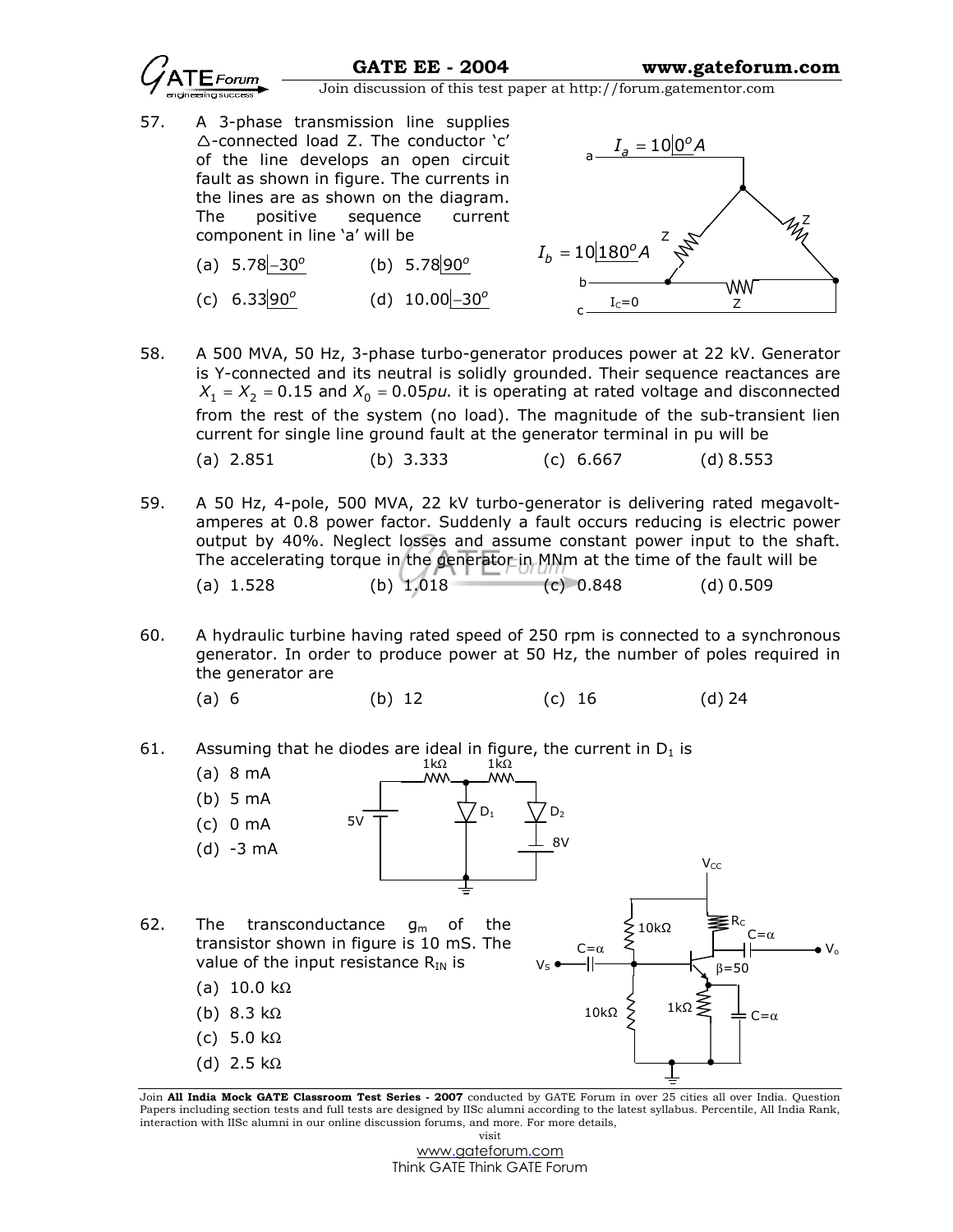

63. The value of R for which the PMOS transistor in figure will be biased in linear region is



64. In the active filter circuit shown in figure, if  $Q=1$ , a pair of poles will be realized with  $\omega_0$  equal to



66. The simplified form of the Boolean expression  $Y = (\overline{A}BC + D)(\overline{A}D + \overline{B}C)$  can be written as

(a)  $\overline{A} \cdot D + \overline{B} \cdot \overline{C} \cdot D$  . (b)  $AD + B \cdot \overline{C} \cdot D$ (c)  $(\overline{A} + D)(\overline{B} \cdot C + \overline{D})$  (d)  $A \cdot \overline{D} + B \cdot C \cdot \overline{D}$ 

Join All India Mock GATE Classroom Test Series - 2007 conducted by GATE Forum in over 25 cities all over India. Question Papers including section tests and full tests are designed by IISc alumni according to the latest syllabus. Percentile, All India Rank, interaction with IISc alumni in our online discussion forums, and more. For more details, visit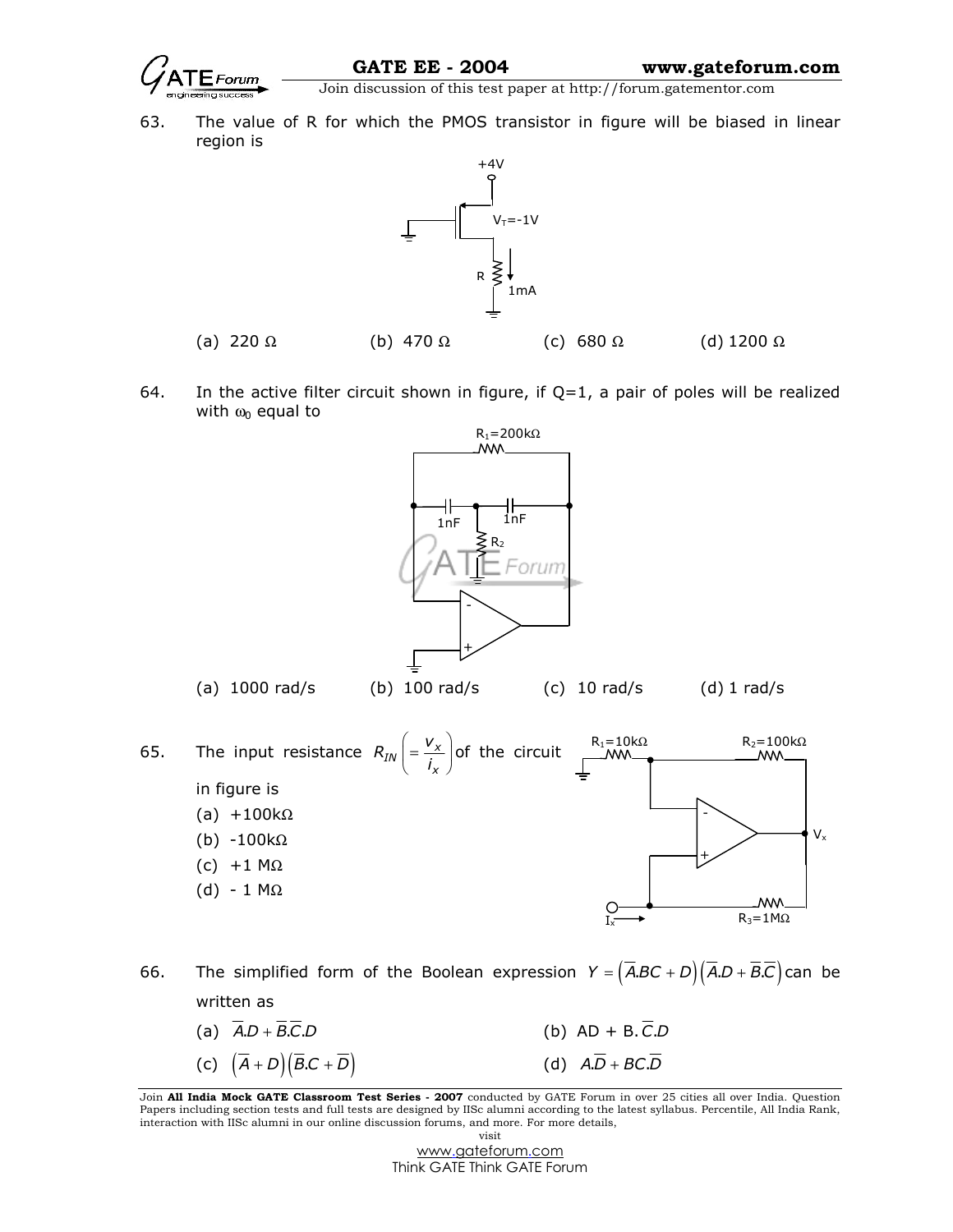$\overline{\text{Join}}$   $\overline{\text{Join}}$   $\overline{\text{Join}}$   $\overline{\text{div}}$   $\overline{\text{div}}$   $\overline{\text{top}}$   $\overline{\text{div}}$   $\overline{\text{div}}$   $\overline{\text{div}}$   $\overline{\text{div}}$   $\overline{\text{div}}$   $\overline{\text{div}}$   $\overline{\text{div}}$   $\overline{\text{div}}$   $\overline{\text{div}}$   $\overline{\text{div}}$   $\overline{\text{div}}$   $\overline{\text{div}}$   $\overline{\text{div}}$   $\overline{\text{div}}$ 

67. A digital circuit, which compares two numbers,  $A_3$ ,  $A_2$ ,  $A_1$ ,  $A_0$ ,  $B_3B_2B_1B_0$  is shown in figure. To get output Y=0, choose one pair of correct input numbers.



68. The digital circuit shown in figure generates a modified clock pulse at the output. Choose the correct output waveform form the options given below.



Join All India Mock GATE Classroom Test Series - 2007 conducted by GATE Forum in over 25 cities all over India. Question Papers including section tests and full tests are designed by IISc alumni according to the latest syllabus. Percentile, All India Rank, interaction with IISc alumni in our online discussion forums, and more. For more details, visit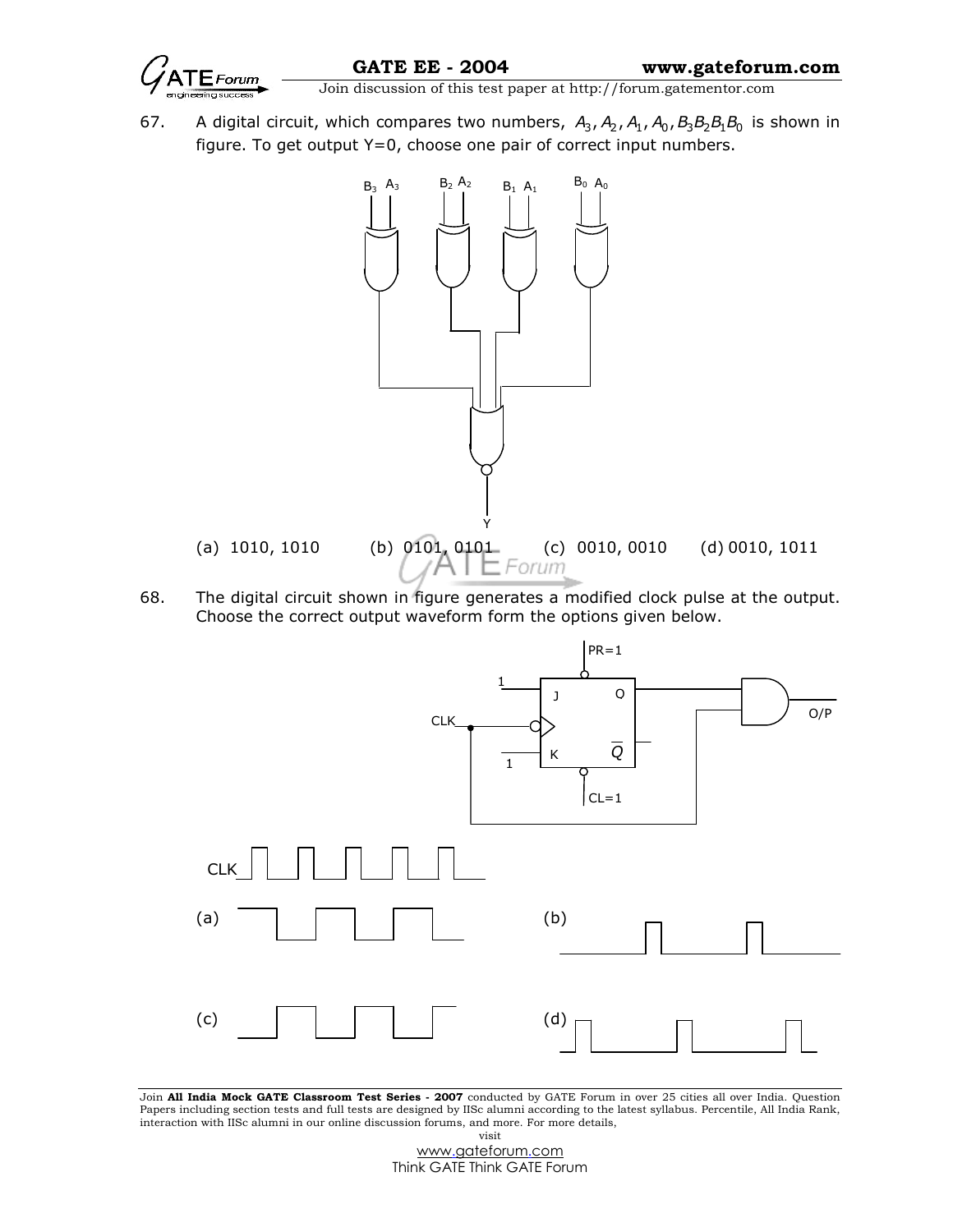- 69. In the Schmitt trigger circuit shown in figure, if  $V_{CE(sat)} = 0.1V$ , the output logic low level  $(V_{OL})$  is
	- (a) 1.25 V
	- (b) 1.35 V
	- (c) 2.50 V
	- (d) 5.00 V



70. If the following program is executed in a microprocessor, the number of instruction cycles it will take from START TO HALT is



- 71. For the equation,  $s^3 4s^2 + s + 6 = 0$ , the number of roots in the left half of splane will be
	- (a) zero (b) one (c) two (d) three
- 72. For the block diagram shown in figure, the transfer function  $\frac{C(s)}{R(s)}$  $(s)$  $C(s)$  $\frac{(-\epsilon)}{R(s)}$  is equal to



(a) 
$$
\frac{s^2 + 1}{s^2}
$$
 (b)  $\frac{s^2 + s + 1}{s^2}$  (c)  $\frac{1}{s^2 + s + 1}$  (d)  $\frac{s^2 + s + 1}{s}$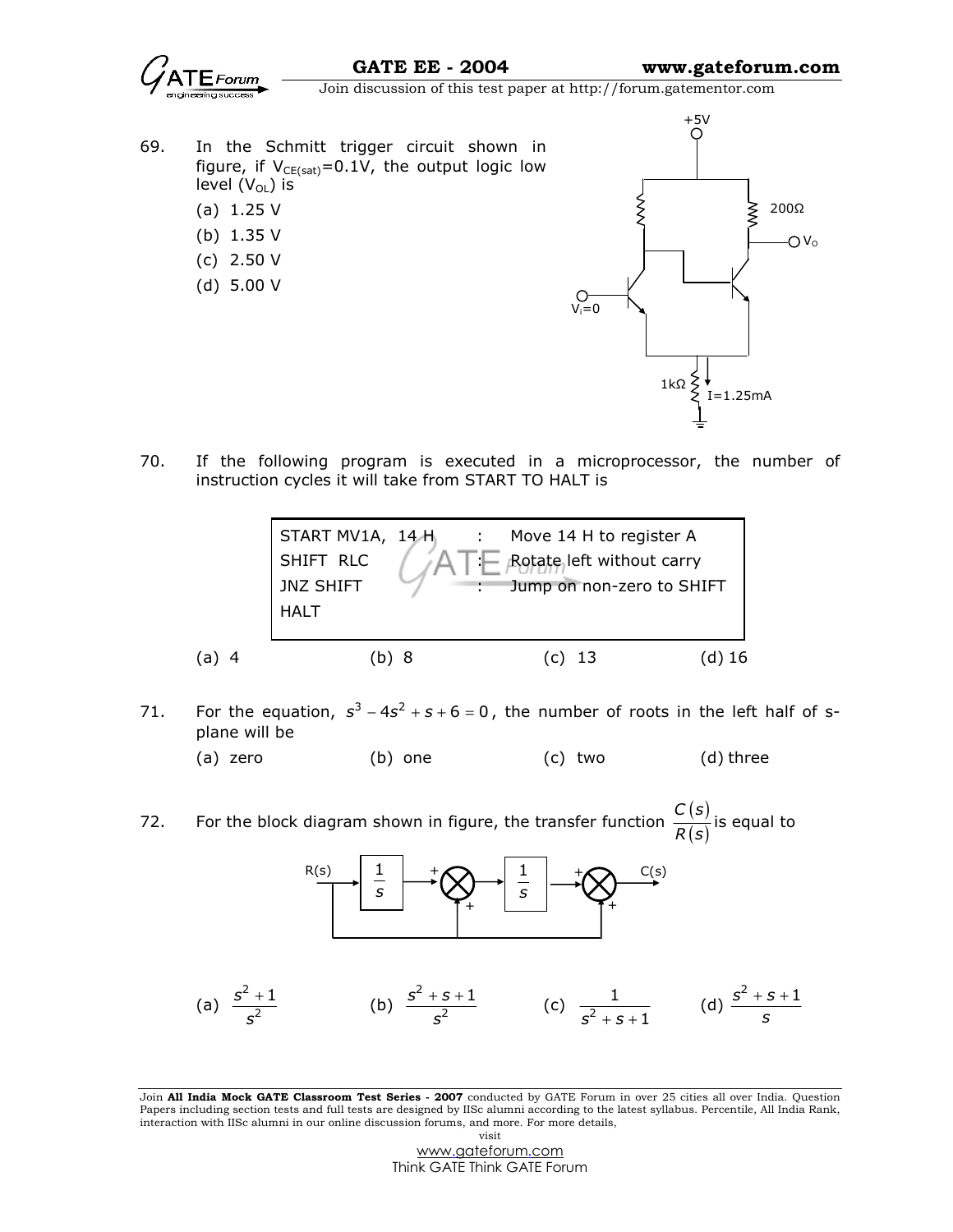73. The state variable description of a linear autonomous system is  $X = AX$ ,

where X is the two dimensional state vector and A is the system matrix given by

$$
A = \begin{bmatrix} 0 & 2 \\ 2 & 0 \end{bmatrix}
$$
. The roots of the characteristic equation are  
(a) -2 and +2 (b) -j2 and +j2 (c) -2 and -2 (d) +2 and -2

- 74. The block diagram of a closed loop control system is given by figure. The values of K and P such that the system has a damping ratio of 0.7 and an undamped natural frequency  $\omega_n$  of 5 rad/sec, are respectively equal to
	- (a) 20 and 0.3
	- (b) 20 and 0.2 (c) 25 and 0.3 (d) 25 and 0.2 R(s)  $s(s + 2)$ K C(s)  $1 + \varsigma F$ + -
- 75. The unit impulse response of a second order under-damped system starting from rest is given by

 $c\left( t \right)$  = 12.5 ${\rm e}^{-6t}$  sin $8t$ ,  $t \ge 0$  The steady-state value of the unit step response of the system is equal to (a) 0 (b) 0.25 (c) 0.5 (d) 1.0

76. In the system shown in figure, the input  $x(t)$ =sin t. In the steady-state, the response y(t) will be

(a) 
$$
\frac{1}{\sqrt{2}}\sin(t-45^\circ)
$$
 (b)  $\frac{1}{\sqrt{2}}\sin(t+45^\circ)$  (c)  $\sin(t-45^\circ)$  (d)  $\sin(t+45^\circ)$ 

77. The open loop transfer function of a unity feedback control system is given as

$$
G(s)=\frac{as+1}{s^2}.
$$

The value of 'a' to give a phase margin of 45° is equal to

(a) 0.141 (b) 0.441 (c) 0.841 (d) 1.141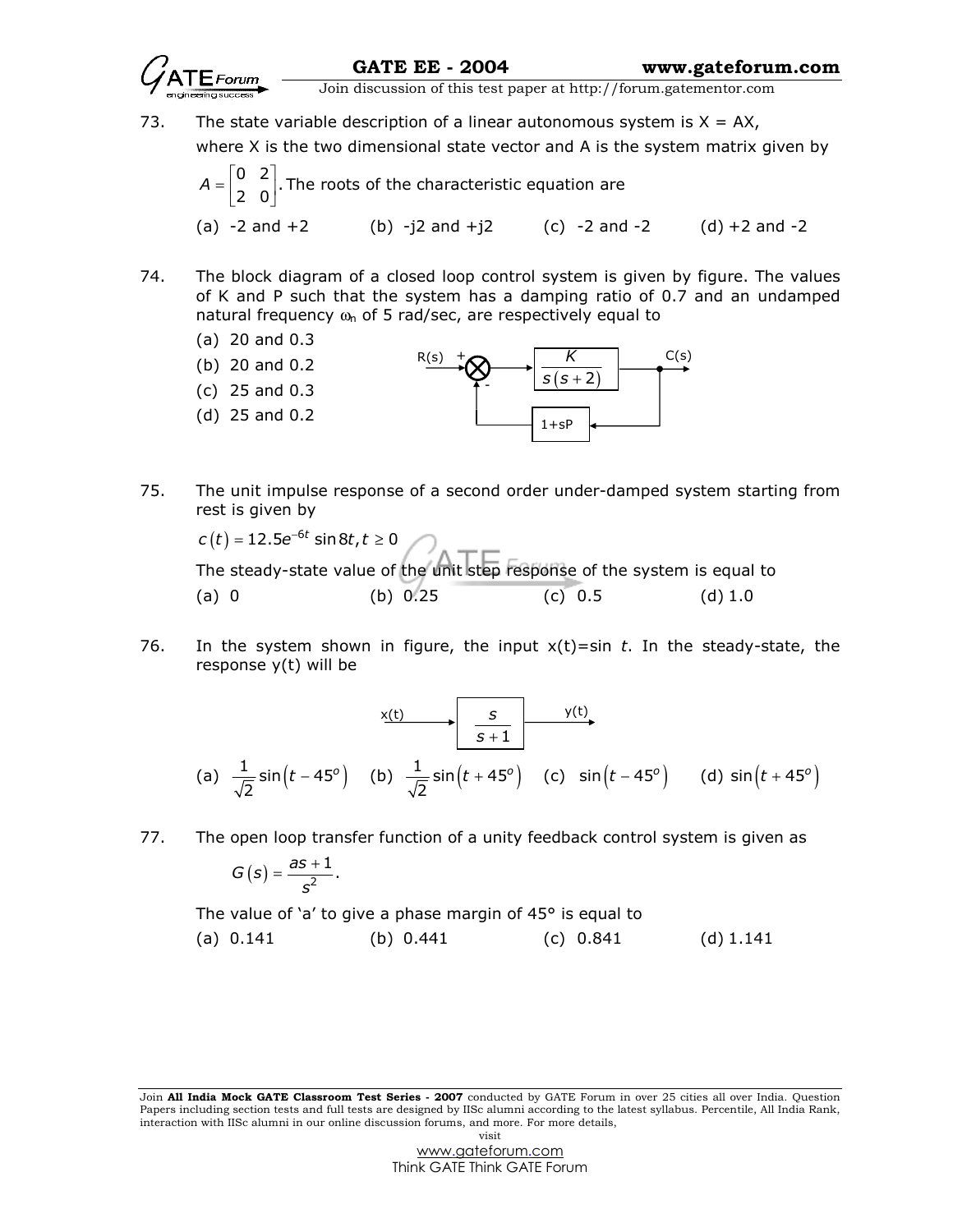

- 78. A CRO probe has an impedance of 500 kΩ in parallel with a capacitance of 10 pF. The probe is used to measure the voltage between P and Q as shown in figure. The measured voltage will be
	- (a) 3.53 V
	- (b) 4.37 V
	- (c) 4.54 V
	- (d) 5.00 V



- 79. A moving coil of a meter has 100 turns, and a length and depth of 10 mm and 20 mm respectively. It is positioned in a uniform radial flux density of 200 mT. The coil carries a current of 50 mA. The torque on the coil is
	- (a) 200 µNm (b) 100 µNm (c) 1000 µNm (d) 1 µNm
- 80. A dc A-h meter is rated for 15 A, 250V. The meter constant is 14.4 A-sec/rev. The meter constant at rated voltage may be expressed as
	- (a) 3750 rev/kWh (b) 3600 rev/kWh (c) 1000 rev/kWh (d) 960 rev/kWh
- 81. A moving iron ammeter produces a full-scale torque of 240 µNm with a deflection of 120° at a current of 10 A. The rate of change of self inductance (µH/radian) of the instrument at full scale is
	- (a)  $2.0 \mu$ H/radian (b)  $4.8 \mu$ H/radian
		- (c)  $12.0 \mu H/r$ adian (d)  $114.6 \mu H/r$ adian
- 82. A single-phase load is connected between R and Y terminals of a 415 V, symmetrical, 3-phase, 4-wire system with phase sequence RYB. A wattmeter is connected in the system as shown in figure. The power factor of the load is 0.8 lagging. The wattmeter will read



- 83. A 50 Hz, bar primary CT has a secondary with 500 turns. The secondary supplies 5A current into a purely resistive burden of 1Ω. The magnetizing ampere-turns is 200. The phase angle between the primary and secondary current is
	- (a)  $4.6^{\circ}$  (b)  $85.4^{\circ}$  (c)  $94.6^{\circ}$  (d)  $175.4^{\circ}$

Join All India Mock GATE Classroom Test Series - 2007 conducted by GATE Forum in over 25 cities all over India. Question Papers including section tests and full tests are designed by IISc alumni according to the latest syllabus. Percentile, All India Rank, interaction with IISc alumni in our online discussion forums, and more. For more details, visit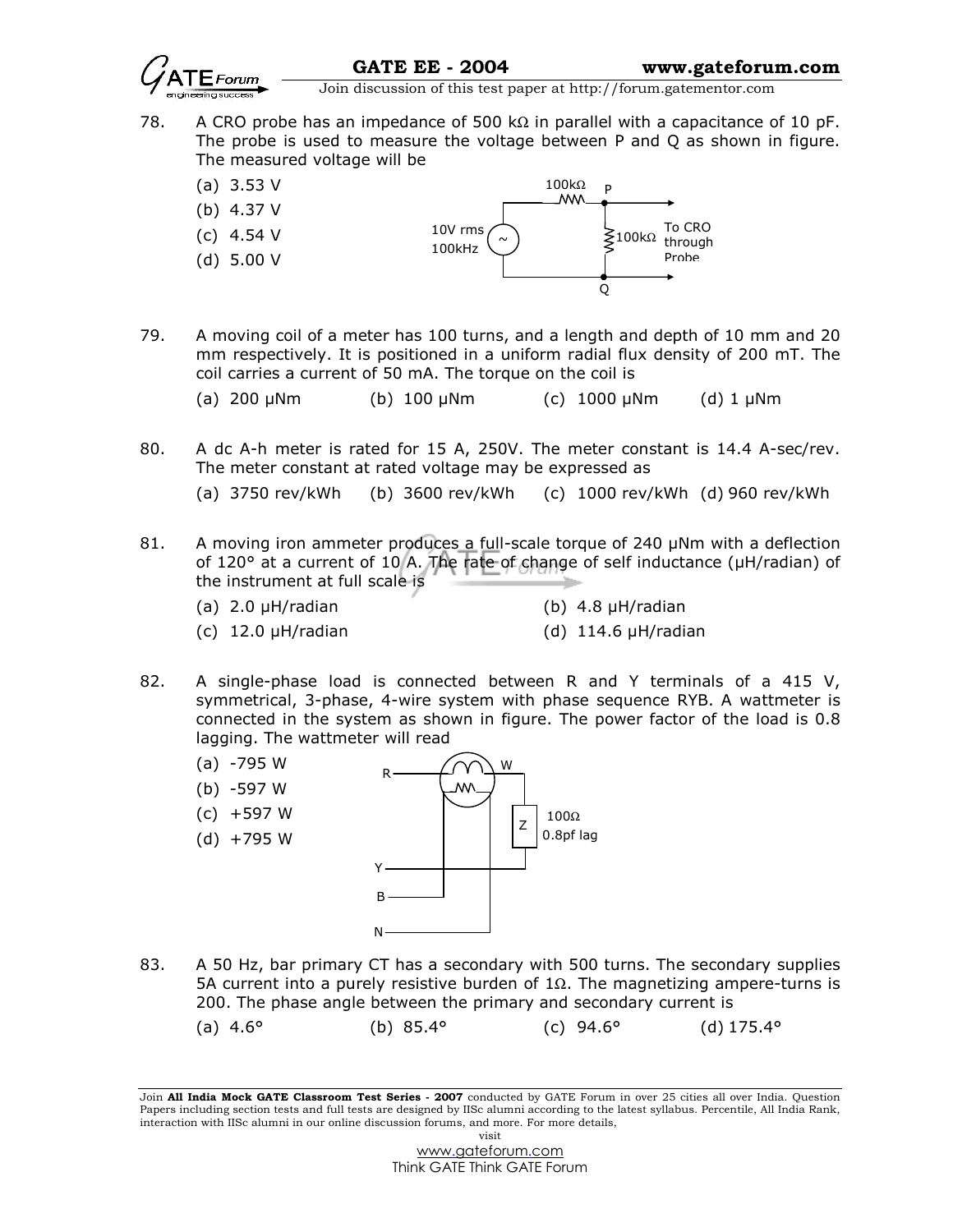

GATE EE - 2004 www.gateforum.com

Join discussion of this test paper at http://forum.gatementor.com

84. The core flux in the CT of problem 83, under the given operating condition is

(a) 0 (b) 45.0 µWb (c) 22.5 mWb (d) 100.0 mWb

85. A MOSFET rated for 15 A, carries a periodic current as shown in figure. The ON state resistance of the MOSFET is  $0.15Ω$ . The average ON state loss in the MOSFET is



- 86. The triac circuit shown in figure controls the ac output power to the resistive load. The peak power dissipation in the load is
	- (a) 3968 W (b) 5290 W (c) 7935 W (d) 10580 W 230 $\sqrt{2}$  sin  $\omega t$ 4 **≷**R=10Ω
- 87. Figure shows a chopper operating from a 100 V dc input. The duty ratio of the main switch S is 0.8. The load is sufficiently inductive so that the load current is ripple free. The average current through the diode D under steady state is



88. Figure shows a chopper. The device S1 is the main switching device. S2 is the auxiliary commutation device. S1 is rated for 400V, 60A. S2 is rated for 400V, 30 A. the load current is 20 A. The main device operates with a duty ratio of 0.5. The peak current through S1 is



Join All India Mock GATE Classroom Test Series - 2007 conducted by GATE Forum in over 25 cities all over India. Question Papers including section tests and full tests are designed by IISc alumni according to the latest syllabus. Percentile, All India Rank, interaction with IISc alumni in our online discussion forums, and more. For more details, visit